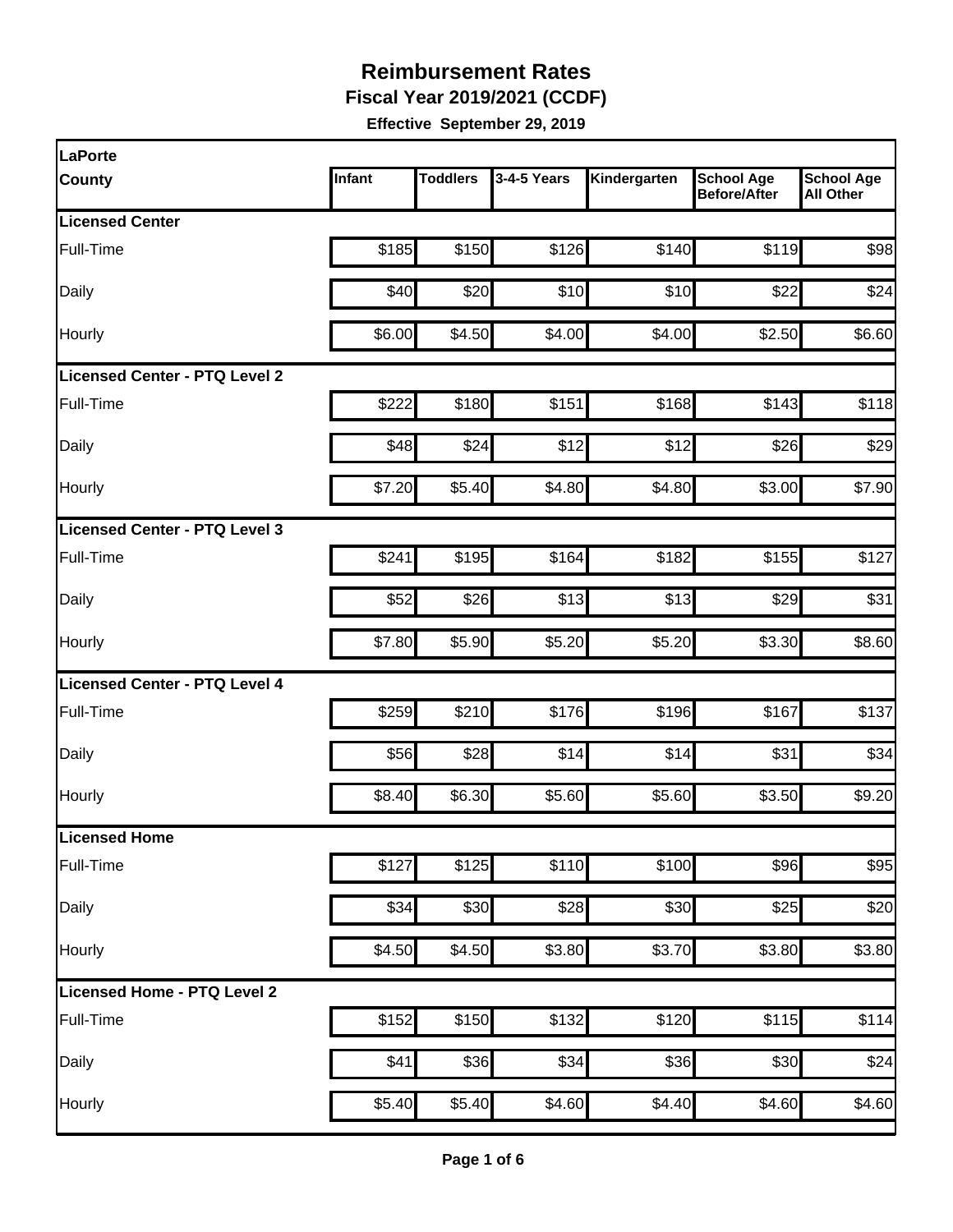**Fiscal Year 2019/2021 (CCDF)** 

| LaPorte                                  |        |                 |                  |                    |                                          |                                       |
|------------------------------------------|--------|-----------------|------------------|--------------------|------------------------------------------|---------------------------------------|
| <b>County</b>                            | Infant | <b>Toddlers</b> | 3-4-5 Years      | Kindergarten       | <b>School Age</b><br><b>Before/After</b> | <b>School Age</b><br><b>All Other</b> |
| Licensed Home - PTQ Level 3              |        |                 |                  |                    |                                          |                                       |
| Full-Time                                | \$165  | \$163           | \$143            | \$130              | \$125                                    | \$124                                 |
| Daily                                    | \$44   | \$39            | \$36             | \$39               | \$33                                     | \$26                                  |
| Hourly                                   | \$5.90 | \$5.90          | \$4.90           | \$4.80             | \$4.90                                   | \$4.90                                |
| Licensed Home - PTQ Level 4              |        |                 |                  |                    |                                          |                                       |
| Full-Time                                | \$178  | \$175           | \$154            | \$140              | \$134                                    | \$133                                 |
| Daily                                    | \$48   | \$42            | \$39             | \$42               | \$35                                     | \$28                                  |
| Hourly                                   | \$6.30 | \$6.30          | \$5.30           | \$5.20             | \$5.30                                   | \$5.30                                |
| <b>Registered Ministry</b>               |        |                 |                  |                    |                                          |                                       |
| Full-Time                                | \$117  | \$102           | \$96             | \$96               | \$37                                     | \$80                                  |
| Daily                                    | \$24   | \$20            | \$10             | \$10               | \$20                                     | \$21                                  |
| Hourly                                   | \$3.00 | \$2.70          | \$2.80           | \$2.70             | \$2.50                                   | \$2.70                                |
| <b>Registered Ministry - PTQ Level 1</b> |        |                 |                  |                    |                                          |                                       |
| Full-Time                                | \$151  | \$126           | \$111            | \$118              | \$78                                     | \$89                                  |
| Daily                                    | \$32   | \$20            | \$10             | \$10               | \$21                                     | \$23                                  |
| Hourly                                   | \$4.50 | \$3.60          | \$3.40           | \$3.40             | \$2.50                                   | \$4.70                                |
| <b>Registered Ministry - PTQ Level 2</b> |        |                 |                  |                    |                                          |                                       |
| Full-Time                                | \$222  | \$180           | \$151            | \$168              | \$143                                    | \$118                                 |
| Daily                                    | \$48   | \$24            | $\overline{$}12$ | \$12               | \$26                                     | \$29                                  |
| Hourly                                   | \$7.20 | \$5.40          | \$4.80           | \$4.80             | \$3.00                                   | \$7.90                                |
| <b>Registered Ministry - PTQ Level 3</b> |        |                 |                  |                    |                                          |                                       |
| Full-Time                                | \$241  | \$195           | \$164            | \$182              | \$155                                    | \$127                                 |
| Daily                                    | \$52   | \$26            | \$13             | \$13               | \$29                                     | \$31                                  |
| Hourly                                   | \$7.80 | \$5.90          | \$5.20           | $\overline{$}5.20$ | \$3.30                                   | \$8.60                                |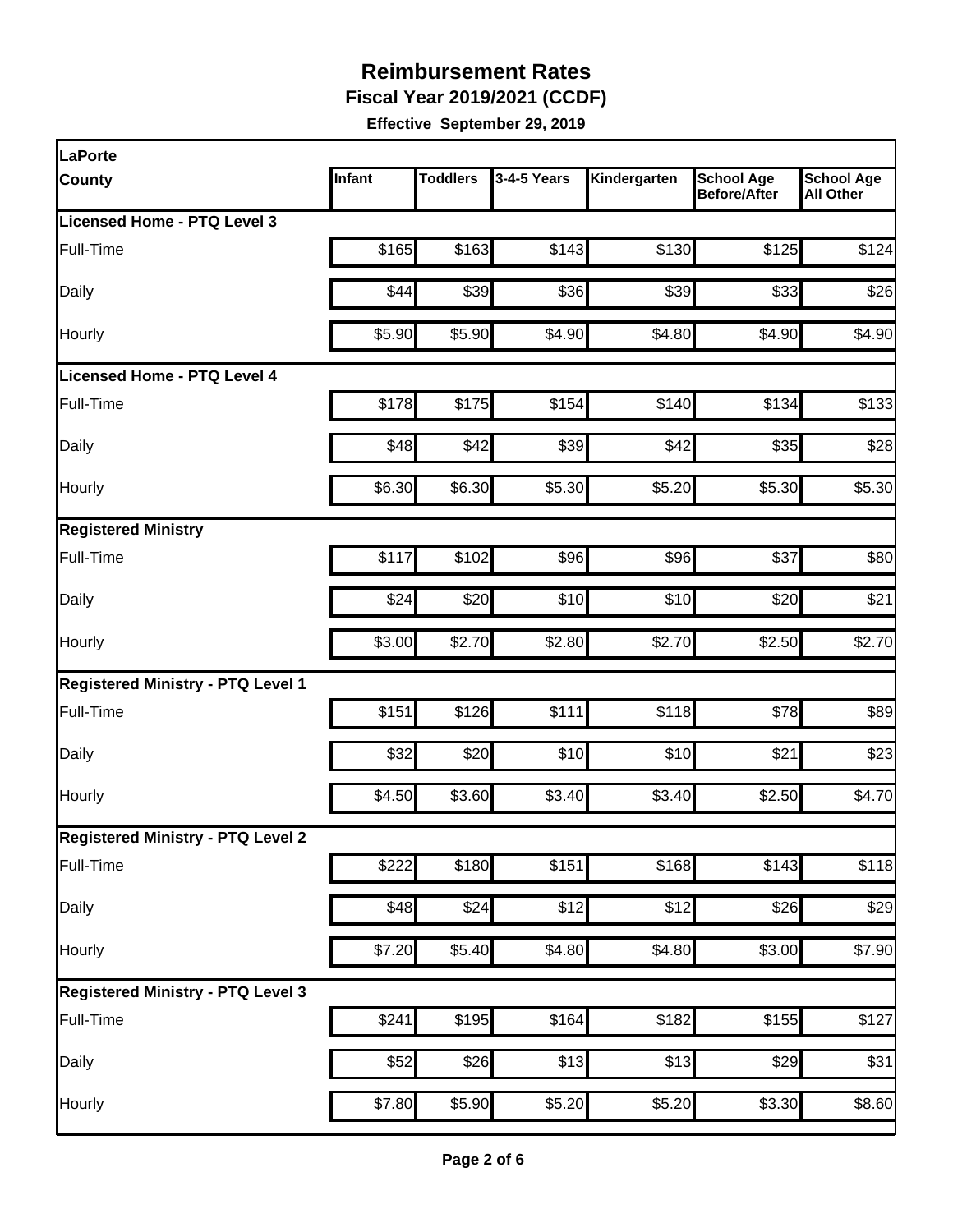**Fiscal Year 2019/2021 (CCDF)** 

| LaPorte                                  |        |                 |             |              |                                          |                                       |
|------------------------------------------|--------|-----------------|-------------|--------------|------------------------------------------|---------------------------------------|
| <b>County</b>                            | Infant | <b>Toddlers</b> | 3-4-5 Years | Kindergarten | <b>School Age</b><br><b>Before/After</b> | <b>School Age</b><br><b>All Other</b> |
| <b>Registered Ministry - PTQ Level 4</b> |        |                 |             |              |                                          |                                       |
| Full-Time                                | \$259  | \$210           | \$176       | \$196        | \$167                                    | \$137                                 |
| Daily                                    | \$56   | \$28            | \$14        | \$14         | \$31                                     | \$34                                  |
| Hourly                                   | \$8.40 | \$6.30          | \$5.60      | \$5.60       | \$3.50                                   | \$9.20                                |
| <b>Exempt Center</b>                     |        |                 |             |              |                                          |                                       |
| Full-Time                                | \$117  | \$102           | \$96        | \$96         | \$37                                     | \$80                                  |
| Daily                                    | \$24   | \$20            | \$10        | \$10         | \$20                                     | \$21                                  |
| Hourly                                   | \$3.00 | \$2.70          | \$2.80      | \$2.70       | \$2.50                                   | \$2.70                                |
| <b>Accredited Exempt Center</b>          |        |                 |             |              |                                          |                                       |
| Full-Time                                | \$157  | \$138           | \$127       | \$119        | \$129                                    | \$108                                 |
| Daily                                    | \$44   | \$22            | \$11        | \$11         | \$24                                     | \$26                                  |
| Hourly                                   | \$3.30 | \$3.10          | \$3.10      | \$2.80       | \$2.80                                   | \$7.30                                |
| <b>Exempt Home</b>                       |        |                 |             |              |                                          |                                       |
| Full-Time                                | \$95   | \$85            | \$82        | \$79         | \$54                                     | \$80                                  |
| Daily                                    | \$21   | \$20            | \$19        | \$16         | \$15                                     | \$17                                  |
| Hourly                                   | \$2.80 | \$2.20          | \$2.60      | \$2.40       | \$2.20                                   | \$2.20                                |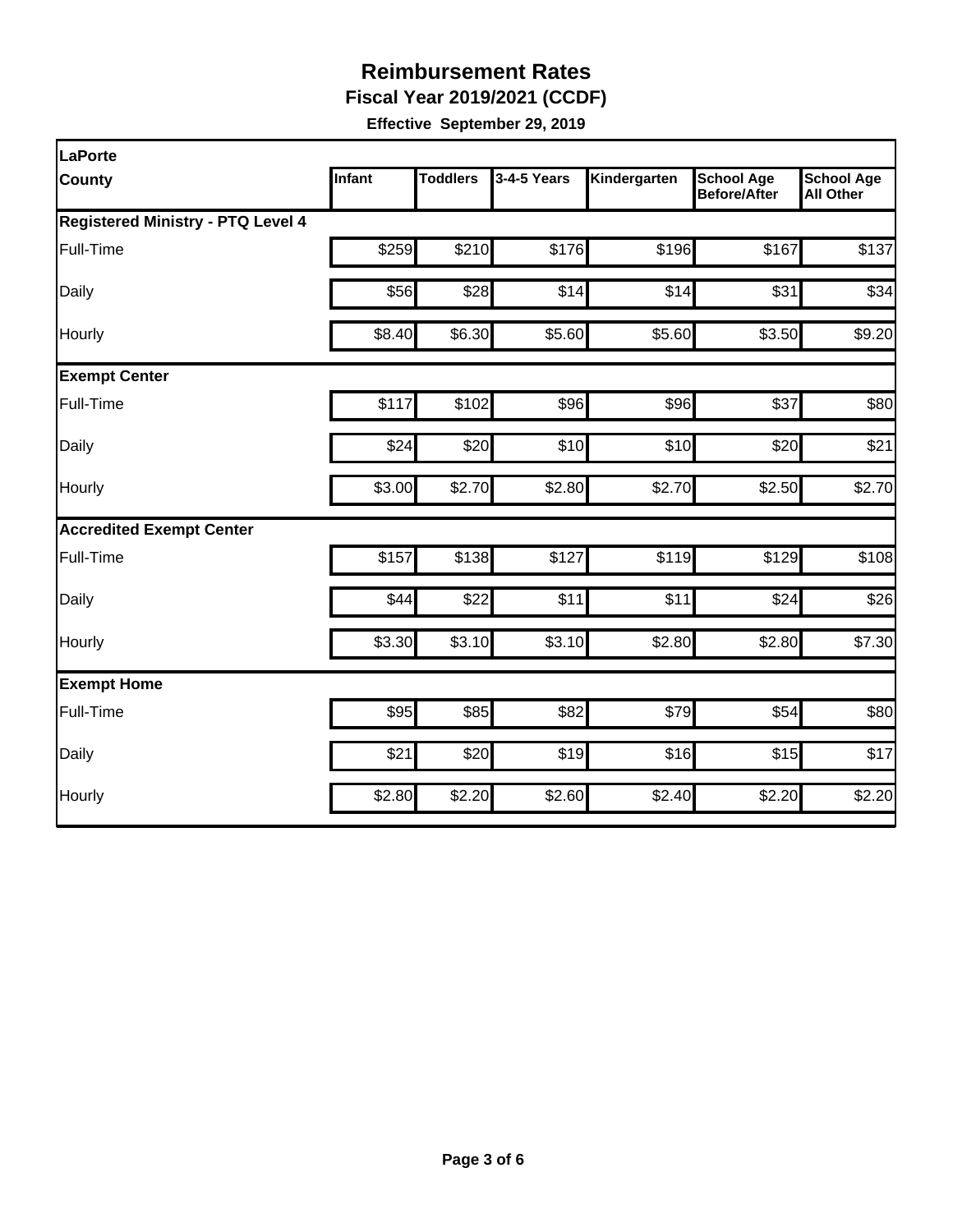**School Year 2019/2021 (OMW Pre-K)** 

| LaPorte                       |        |                 |             |              |                                          |                         |
|-------------------------------|--------|-----------------|-------------|--------------|------------------------------------------|-------------------------|
| <b>County</b>                 | Infant | <b>Toddlers</b> | 3-4-5 Years | Kindergarten | <b>School Age</b><br><b>Before/After</b> | School Age<br>All Other |
| Licensed Center - PTQ Level 3 |        |                 |             |              |                                          |                         |
| Full-Time                     |        |                 | \$180.40    |              |                                          |                         |
| Daily                         |        |                 |             |              |                                          |                         |
| Hourly                        |        |                 |             |              |                                          |                         |
| Licensed Center - PTQ Level 4 |        |                 |             |              |                                          |                         |
| Full-Time                     |        |                 | \$193.60    |              |                                          |                         |
| Daily                         |        |                 |             |              |                                          |                         |
| Hourly                        |        |                 |             |              |                                          |                         |
| Licensed Home - PTQ Level 3   |        |                 |             |              |                                          |                         |
| Full-Time                     |        |                 | \$157.30    |              |                                          |                         |
| Daily                         |        |                 |             |              |                                          |                         |
| Hourly                        |        |                 |             |              |                                          |                         |
| Licensed Home - PTQ Level 4   |        |                 |             |              |                                          |                         |
| Full-Time                     |        |                 | \$169.40    |              |                                          |                         |
| Daily                         |        |                 |             |              |                                          |                         |
| Hourly                        |        |                 |             |              |                                          |                         |
| VCP Ministry - PTQ Level 0    |        |                 |             |              |                                          |                         |
| Full-Time                     |        |                 | \$105.60    |              |                                          |                         |
| Daily                         |        |                 |             |              |                                          |                         |
| Hourly                        |        |                 |             |              |                                          |                         |
| VCP Ministry - PTQ Level 3    |        |                 |             |              |                                          |                         |
| Full-Time                     |        |                 | \$180.40    |              |                                          |                         |
| Daily                         |        |                 |             |              |                                          |                         |
| Hourly                        |        |                 |             |              |                                          |                         |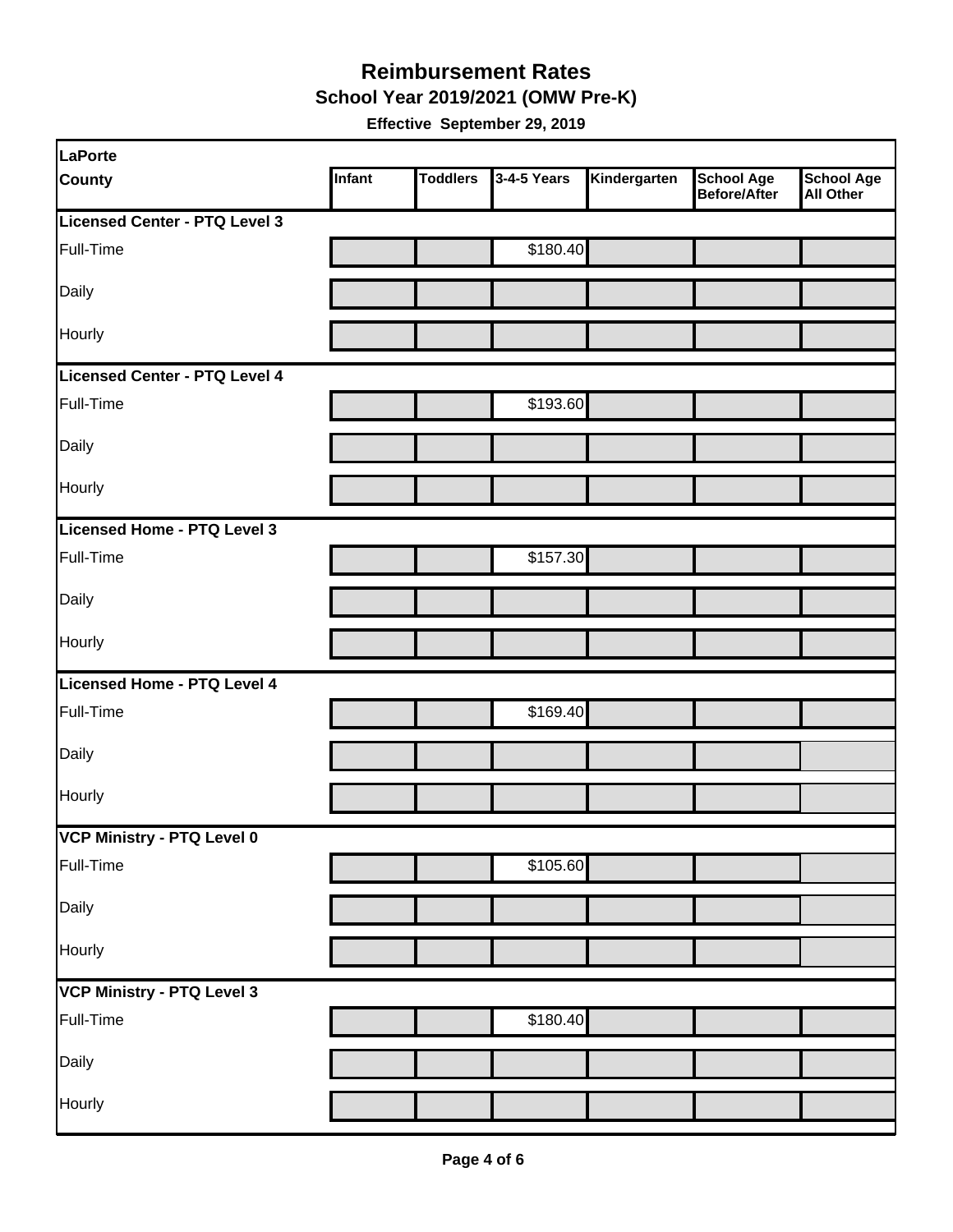**School Year 2019/2021 (OMW Pre-K)** 

| LaPorte                                 |        |                 |             |              |                                   |                                       |  |  |
|-----------------------------------------|--------|-----------------|-------------|--------------|-----------------------------------|---------------------------------------|--|--|
| <b>County</b>                           | Infant | <b>Toddlers</b> | 3-4-5 Years | Kindergarten | <b>School Age</b><br>Before/After | <b>School Age</b><br><b>All Other</b> |  |  |
| <b>VCP Ministry - PTQ Level 4</b>       |        |                 |             |              |                                   |                                       |  |  |
| Full-Time                               |        |                 | \$193.60    |              |                                   |                                       |  |  |
| Daily                                   |        |                 |             |              |                                   |                                       |  |  |
| Hourly                                  |        |                 |             |              |                                   |                                       |  |  |
| Private Accredited School - PTQ Level 0 |        |                 |             |              |                                   |                                       |  |  |
| Full-Time                               |        |                 | \$138.60    |              |                                   |                                       |  |  |
| Daily                                   |        |                 |             |              |                                   |                                       |  |  |
| Hourly                                  |        |                 |             |              |                                   |                                       |  |  |
| Private Accredited School - PTQ Level 1 |        |                 |             |              |                                   |                                       |  |  |
| Full-Time                               |        |                 | \$138.60    |              |                                   |                                       |  |  |
| Daily                                   |        |                 |             |              |                                   |                                       |  |  |
| <b>Hourly</b>                           |        |                 |             |              |                                   |                                       |  |  |
| Private Accredited School - PTQ Level 2 |        |                 |             |              |                                   |                                       |  |  |
| Full-Time                               |        |                 | \$166.10    |              |                                   |                                       |  |  |
| Daily                                   |        |                 |             |              |                                   |                                       |  |  |
| Hourly                                  |        |                 |             |              |                                   |                                       |  |  |
| Private Accredited School - PTQ Level 3 |        |                 |             |              |                                   |                                       |  |  |
| Full-Time                               |        |                 | \$180.40    |              |                                   |                                       |  |  |
| Daily                                   |        |                 |             |              |                                   |                                       |  |  |
| Hourly                                  |        |                 |             |              |                                   |                                       |  |  |
| Private Accredited School - PTQ Level 4 |        |                 |             |              |                                   |                                       |  |  |
| Full-Time                               |        |                 | \$193.60    |              |                                   |                                       |  |  |
| Daily                                   |        |                 |             |              |                                   |                                       |  |  |
| Hourly                                  |        |                 |             |              |                                   |                                       |  |  |